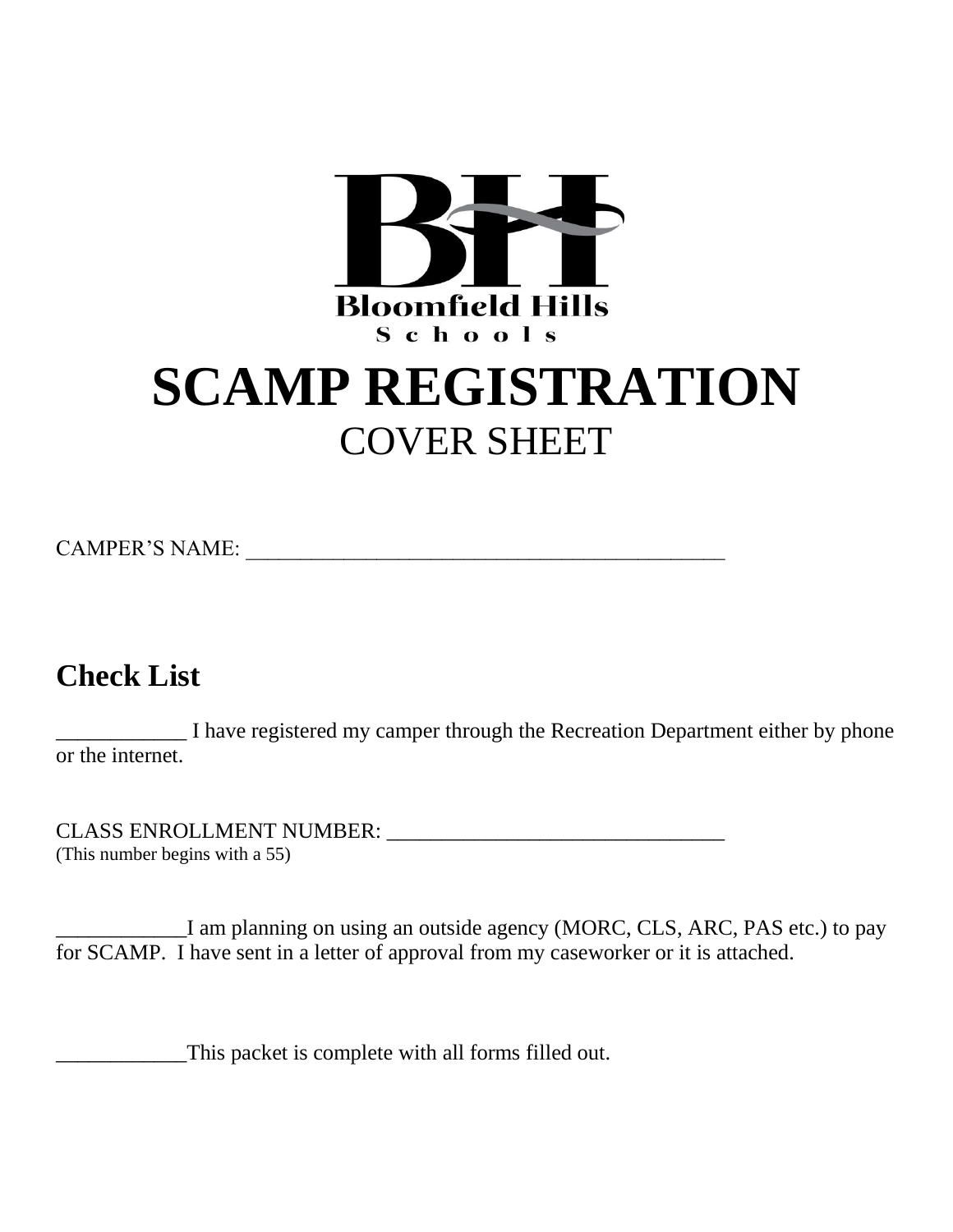

# 2014 SCAMP General Information

**DATES:** Our five-week session will run from **Monday, June 23, through Thursday, July 24**. SCAMP will meet **Mondays** through **Thursdays** from 9 a.m. to 2:00 p.m.

*► SCAMP will be closed Wednesday July 2 & Thursday July 3 for summer break.*

# **AGES: 3-26+**

**LOCATION:** West Hills Middle School, 2601 Lone Pine Road, West Bloomfield, MI 48323 (West Hills is located on Lone Pine Road just East of Middlebelt Rd)

**TUITION:** \$975 (*Includes a \$25 non-refundable registration fee)*

Parents planning on applying for a scholarship, using MORC respite funds or any other outside agency monies **still must pay the \$25 registration fee** in order to register a child/adult in SCAMP. SCAMP will not refund this money and will only bill outside agencies \$950 for the cost of SCAMP.

**FINANCIAL AID:** SCAMP does not directly fund scholarships, but disperses monies from outside agencies. There are limited full and partial scholarships that are available providing the camper meets the agency criteria and are given on a first-come-first-serve basis. SCAMP also coordinates with outside agencies such as MORC, CLS, ARC, Easter Seals as well as your child's school. Monies will only be applied when we have been supplied with evidence of approval either by a letter or an email from the camper's caseworker.

IN ORDER TO APPLY FOR ANY SCAMP SCHOLARSHIPS, YOU MUST HAVE A COPY OF A CURRENT 1040 TAX FORM – FRONT PAGE SHOWING YEARLY INCOME. W2s WILL NOT BE ACCEPTED AS PROOF OF INCOME. SCHOLARSHIP ELIGIBILITY IS BASED ON A FAMILY INCOME OF \$40K OR LESS OR GREAT FINANCIAL NEED IS DEMONSTRATED. **PLEASE DO NOT SEND US YOUR ENTIRE TAX RETURN & BLACK OR WHITE OUT YOUR SOCIAL SECURITY NUMBER!**

**REGISTRATION:** All campers need to be enrolled online or by phone through the **Bloomfield Hills Recreation Department** website at [www.bloomfieldrec.org](http://www.bloomfieldrec.org/) or by calling 248-433-0885. Early registration begins March 1 and continues through June 1. A class may be cancelled due to low enrollment. Parents will be notified by June 15 if a class has been cancelled.

Once you have registered, you must send in a completed enrollment packet which is available on the website, to the SCAMP office to complete your child's registration. In the event your child does not attend Bloomfield SCAMP and our office is **notified** by **June 1**, all fees will be refunded less a \$25 processing fee. \* *There will be no refunds after SCAMP begins.*

**For registration information, call the Bloomfield Hills Recreation Department at: 248-433-0885 or visit our website at [www.bloomfieldscamp.com](http://www.bloomfieldscamp.com/) for more information.**

**Updated 2/20/14**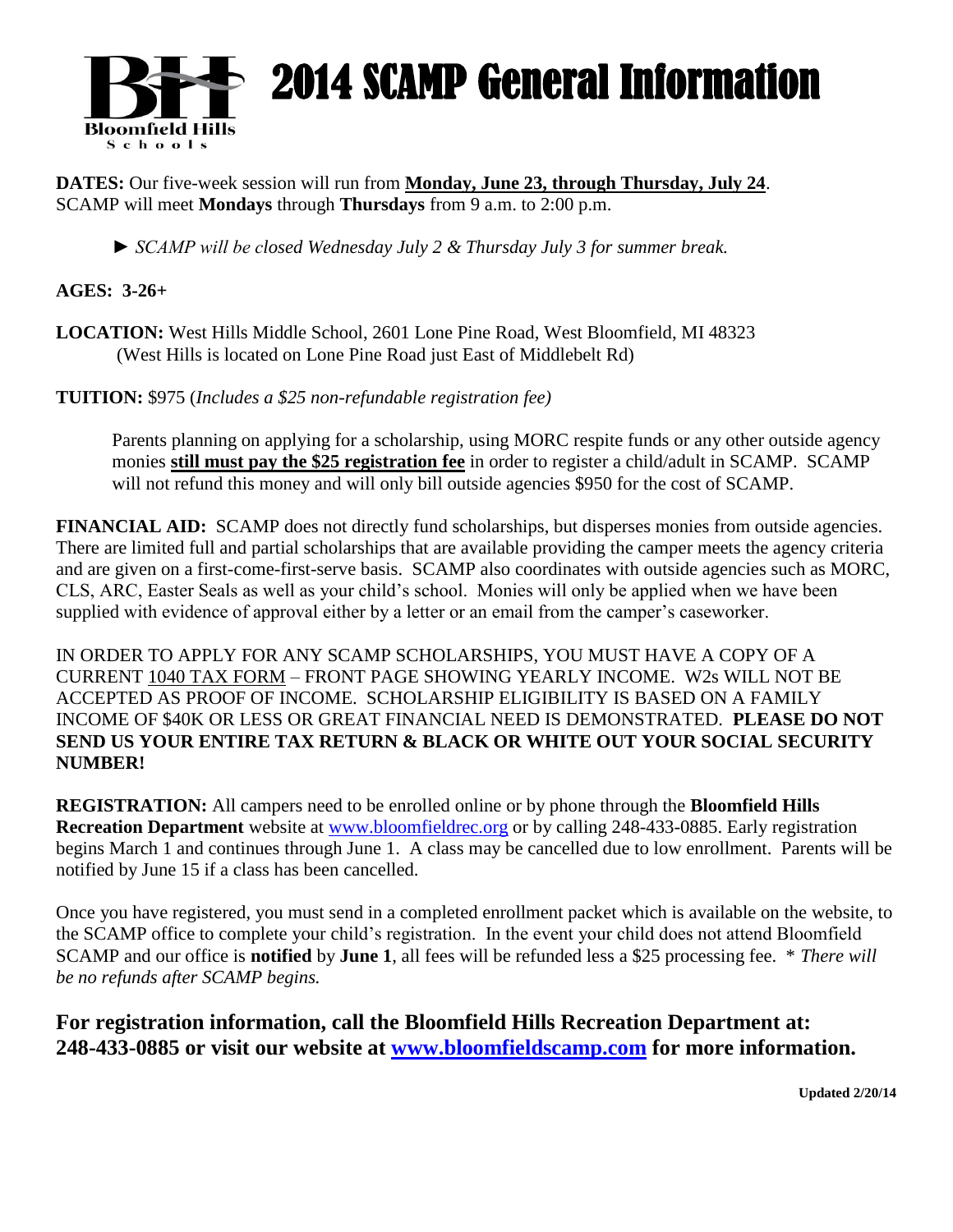#### **SCAMP REGISTRATION INFORMATION** Class Number: \_\_\_\_\_\_\_\_\_\_\_\_\_\_\_\_\_\_\_\_\_\_\_\_\_\_\_\_\_\_\_\_\_\_\_ CAMPER'S NAME \_\_\_\_\_\_\_\_\_\_\_\_\_\_\_\_\_\_\_\_\_\_\_\_\_\_\_AGE\_\_\_\_\_\_\_BIRTHDATE\_\_\_\_\_\_/\_\_\_\_\_\_\_/\_\_\_\_\_\_\_ PARENT/LEGAL GUARDIAN: HOME PHONE: CELL PHONE: \_\_\_\_\_\_\_\_\_\_\_\_\_\_\_\_\_\_\_\_\_\_\_\_\_\_\_\_\_\_\_\_\_EMAIL ADDRESS:\_\_\_\_\_\_\_\_\_\_\_\_\_\_\_\_\_\_\_\_\_\_\_\_\_\_\_\_\_\_\_\_\_\_\_ HOME ADDRESS \_\_\_\_\_\_\_\_\_\_\_\_\_\_\_\_\_\_\_\_\_\_\_\_\_\_\_\_\_\_\_\_\_\_\_\_\_\_\_\_\_\_\_\_\_\_\_\_\_\_\_\_\_\_\_\_\_\_\_\_\_\_\_\_\_\_\_\_\_\_\_\_\_\_\_\_\_\_\_\_\_\_ NUMBER STREET CITY STATE ZIP MOTHER'S WORKPLACE \_\_\_\_\_\_\_\_\_\_\_\_\_\_\_\_\_\_\_\_\_\_\_\_\_\_\_\_\_\_\_\_\_\_\_\_\_\_\_\_WORK PHONE\_\_\_\_\_\_\_\_\_\_\_\_\_\_\_\_\_\_\_\_\_ FATHER'S WORKPLACE WORK PHONE SCHOOL DISTRICT IN WHICH YOU LIVE \_\_\_\_\_\_\_\_\_\_\_\_\_\_\_\_\_\_\_\_\_\_\_\_\_\_\_\_\_\_\_\_\_\_\_\_\_\_\_\_\_\_\_\_\_\_\_\_\_\_\_\_\_\_\_\_\_\_\_\_ **PRIMARY SPECIAL EDUCATION ELIGIBILITY: D** PRESCHOOL (AT RISK) **Q** SPEECH & LANGUAGE IMPAIRED DEAF AND/OR HARD OF HEARING VISUALLY IMPAIRED AUTISM SPECTRUM DISORDER **Q** PHYSICAL IMPAIRMENT OTHER HEALTH IMPAIRMENT **IN MILD COGNITIVE IMPAIRMENT IN MODERATE COGNITIVE IMPAIRMENT Q** SEVERE COGNITIVE IMPAIRMENT **Q** LEARNING DISABILITY **Q** SEVERE MULTIPLE IMPAIRMENT EMOTIONALLY IMPAIRED **OTHER IMPAIRMENT** \_\_\_\_\_\_\_\_\_\_\_\_\_\_\_\_\_\_\_\_\_\_\_\_\_\_\_\_\_\_\_\_\_\_\_\_\_

Does your child currently have a Para-educator as a "one-on-one" with them in the **special or general education** classroom OTHER than the regular classroom Para-educator? **YES\_\_\_\_\_ NO\_\_\_\_\_**

### **EMERGENCY CONTACT INFORMATION**

#### **You must have two contacts other than yourself available to pick up your child in case of an emergency or a behavioral incident.**

| Contact 1:     |                 |                     |  |
|----------------|-----------------|---------------------|--|
| <b>NAME</b>    | <b>RELATION</b> | PHONE NUMBER        |  |
| Contact 2:     |                 |                     |  |
| <b>NAME</b>    | <b>RELATION</b> | <b>PHONE NUMBER</b> |  |
| DOCTOR'S NAME: |                 | <b>OFFICE PHONE</b> |  |

"I agree to pay any and all charges which may become necessary during any emergency treatment, and/or pay any and all hospital charges if my child must be taken to the hospital should the school be unable to locate me by telephone at the time of said emergency."

SIGNATURE\_\_\_\_\_\_\_\_\_\_\_\_\_\_\_\_\_\_\_\_\_\_\_\_\_\_\_\_\_\_\_\_\_\_\_\_\_\_\_\_\_\_\_DATE\_\_\_\_\_\_\_\_\_\_\_\_\_\_\_\_\_\_

| As the parent/guardian of the above named child, I agree to the following:<br>٠<br>of liability, which might arise from or in connection with this program, including field trips.<br>$\bullet$<br>appropriate.<br>$\bullet$<br>interfere with my child's participation in the activity. | I hereby release the Bloomfield Hills School District, its employees and agents from any and all claims<br>In the event of an emergency, SCAMP officials are authorized to take whatever action is deemed<br>I have disclosed to Bloomfield SCAMP the nature of any medical or mental condition, which may |
|------------------------------------------------------------------------------------------------------------------------------------------------------------------------------------------------------------------------------------------------------------------------------------------|------------------------------------------------------------------------------------------------------------------------------------------------------------------------------------------------------------------------------------------------------------------------------------------------------------|
| Signature of                                                                                                                                                                                                                                                                             |                                                                                                                                                                                                                                                                                                            |
| Parent/Guardian                                                                                                                                                                                                                                                                          | Date                                                                                                                                                                                                                                                                                                       |
|                                                                                                                                                                                                                                                                                          |                                                                                                                                                                                                                                                                                                            |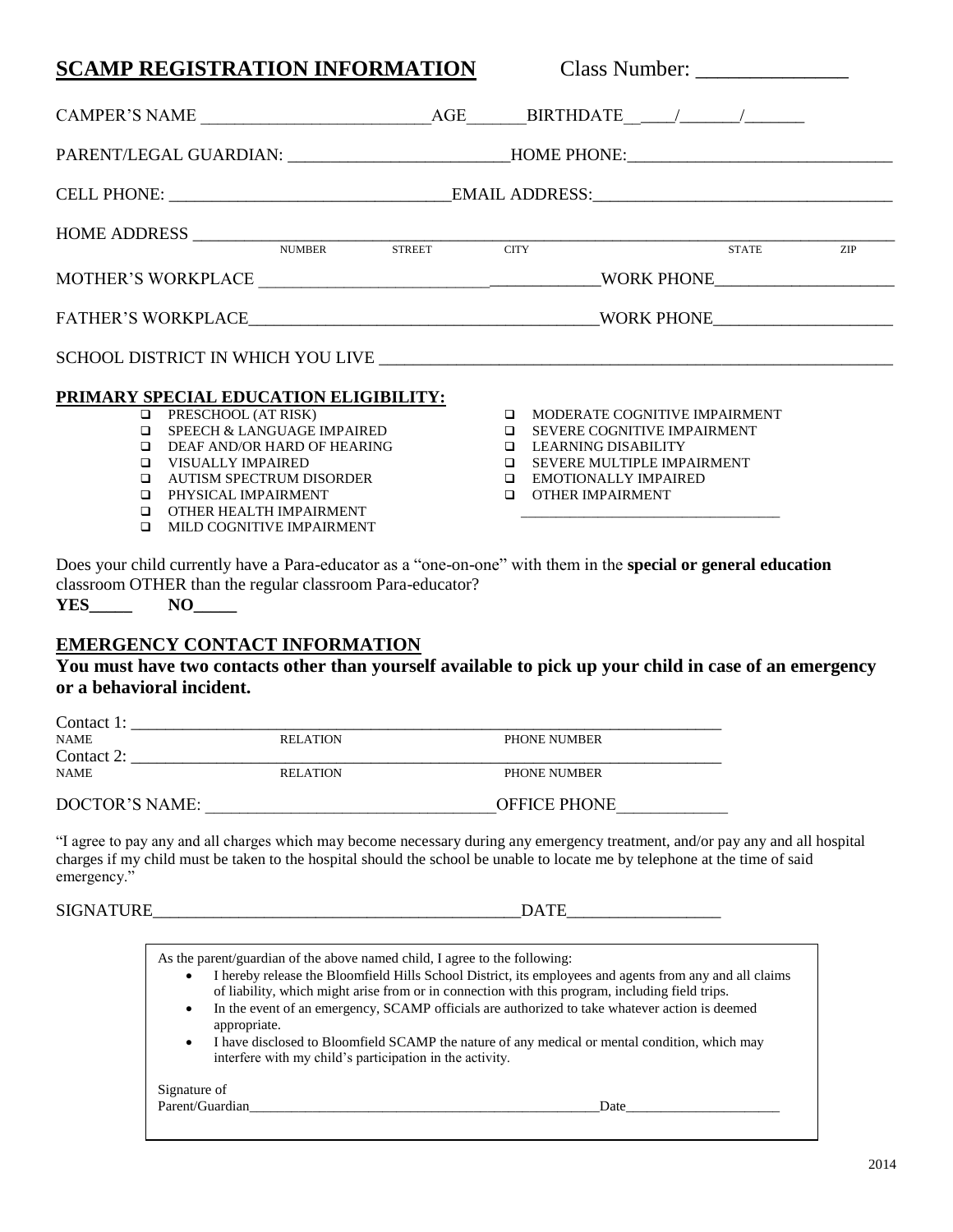# **MEDICAL INFORMATION RECORD**

| <b>CAMPER'S NAME</b><br><u> 1989 - Johann Barbara, martxa al</u>                                                                                                                                                                                        | <b>HEIGHT</b>                                                                              | WEIGHT                                                             | AGE         |
|---------------------------------------------------------------------------------------------------------------------------------------------------------------------------------------------------------------------------------------------------------|--------------------------------------------------------------------------------------------|--------------------------------------------------------------------|-------------|
| ALL QUALIFYING DISABILITIES AND THE RESERVE TO A THEFT OF THE RESERVE TO A THE RESERVE TO A THE RESERVE TO A TH                                                                                                                                         |                                                                                            |                                                                    |             |
| PLEASE CHECK ALL THAT APPLY<br>Closed Head Injury<br>Cerebral Palsy<br>___ Spinal Bifida<br>- Hearing Impaired Oral<br>- Hearing Impaired Total                                                                                                         | ____ Hydrocephaly<br><b>HIV</b> Positive<br>____ Hepatitis<br><b>CMV</b><br>Downs Syndrome | Arthritis<br>Scoliosis<br><b>ADHD</b><br>Communication<br>Diabetes |             |
| ____ Muscular Dystrophy<br>Stroke                                                                                                                                                                                                                       | - Hemophilia<br><b>Example 1</b> Birth Defects                                             | <b>Lung/Breathing Problems</b><br>Other (Describe Below)           |             |
| <b>SEIZURES:</b> MILD<br>FREQUENCY: The contract of the contract of the contract of the contract of the contract of the contract of the contract of the contract of the contract of the contract of the contract of the contract of the contract of the | MODERATE                                                                                   | SEVERE                                                             | <b>NONE</b> |
| What is the plan if a seizure occurs?                                                                                                                                                                                                                   |                                                                                            |                                                                    |             |
| <b>ALLERGIES:</b> Please describe in detail including the plan of action if exposure occurs.                                                                                                                                                            |                                                                                            |                                                                    |             |

**LIST ALL MEDICATION YOUR CHILD IS CURRENTLY TAKING**:

| <b>TYPE</b> | <b>TIME GIVEN</b> | <b>PURPOSE</b> | <b>SIDE EFFECTS</b>                                                                  |  |
|-------------|-------------------|----------------|--------------------------------------------------------------------------------------|--|
|             |                   |                | Please notify SCAMP whenever any of your child's medications or dosages are changed. |  |

\_\_\_\_\_\_\_\_\_\_\_\_\_\_\_\_\_\_\_\_\_\_\_\_\_\_\_\_\_\_\_\_\_\_\_\_\_\_\_\_\_\_\_\_\_\_\_\_\_\_\_\_\_\_\_\_\_\_\_\_\_\_\_\_\_\_\_\_\_\_\_\_\_\_\_\_\_\_\_\_\_\_\_\_\_\_\_\_\_\_ \_\_\_\_\_\_\_\_\_\_\_\_\_\_\_\_\_\_\_\_\_\_\_\_\_\_\_\_\_\_\_\_\_\_\_\_\_\_\_\_\_\_\_\_\_\_\_\_\_\_\_\_\_\_\_\_\_\_\_\_\_\_\_\_\_\_\_\_\_\_\_\_\_\_\_\_\_\_\_\_\_\_\_\_\_\_\_\_\_\_ \_\_\_\_\_\_\_\_\_\_\_\_\_\_\_\_\_\_\_\_\_\_\_\_\_\_\_\_\_\_\_\_\_\_\_\_\_\_\_\_\_\_\_\_\_\_\_\_\_\_\_\_\_\_\_\_\_\_\_\_\_\_\_\_\_\_\_\_\_\_\_\_\_\_\_\_\_\_\_\_\_\_\_\_\_\_\_\_\_\_ \_\_\_\_\_\_\_\_\_\_\_\_\_\_\_\_\_\_\_\_\_\_\_\_\_\_\_\_\_\_\_\_\_\_\_\_\_\_\_\_\_\_\_\_\_\_\_\_\_\_\_\_\_\_\_\_\_\_\_\_\_\_\_\_\_\_\_\_\_\_\_\_\_\_\_\_\_\_\_\_\_\_\_\_\_\_\_\_\_\_

\_\_\_\_\_\_\_\_\_\_\_\_\_\_\_\_\_\_\_\_\_\_\_\_\_\_\_\_\_\_\_\_\_\_\_\_\_\_\_\_\_\_\_\_\_\_\_\_\_\_\_\_\_\_\_\_\_\_\_\_\_\_\_\_\_\_\_\_\_\_\_\_\_\_\_\_\_\_\_\_\_\_\_\_\_\_\_\_\_\_

| Does your child require a wheelchair?        | YES | NO. |
|----------------------------------------------|-----|-----|
| Is your child in diapers?                    | YES | NO. |
| Does your child need help with toileting?    | YES | NO. |
| Does your child need assistance with eating? | YES | NO. |

## **SPECIAL EQUIPMENT (provided from home to use during SCAMP)**

| Catheter              | <b>Eating Tools</b> | Communication book |
|-----------------------|---------------------|--------------------|
| Eyeglasses            | Walker              | Prosthesis (       |
| <b>Contact lenses</b> | Hearing Aid         | Wheelchair         |
| <b>Braces</b>         | Speech Board        | electric<br>manual |

Please explain any other special problems or instructions: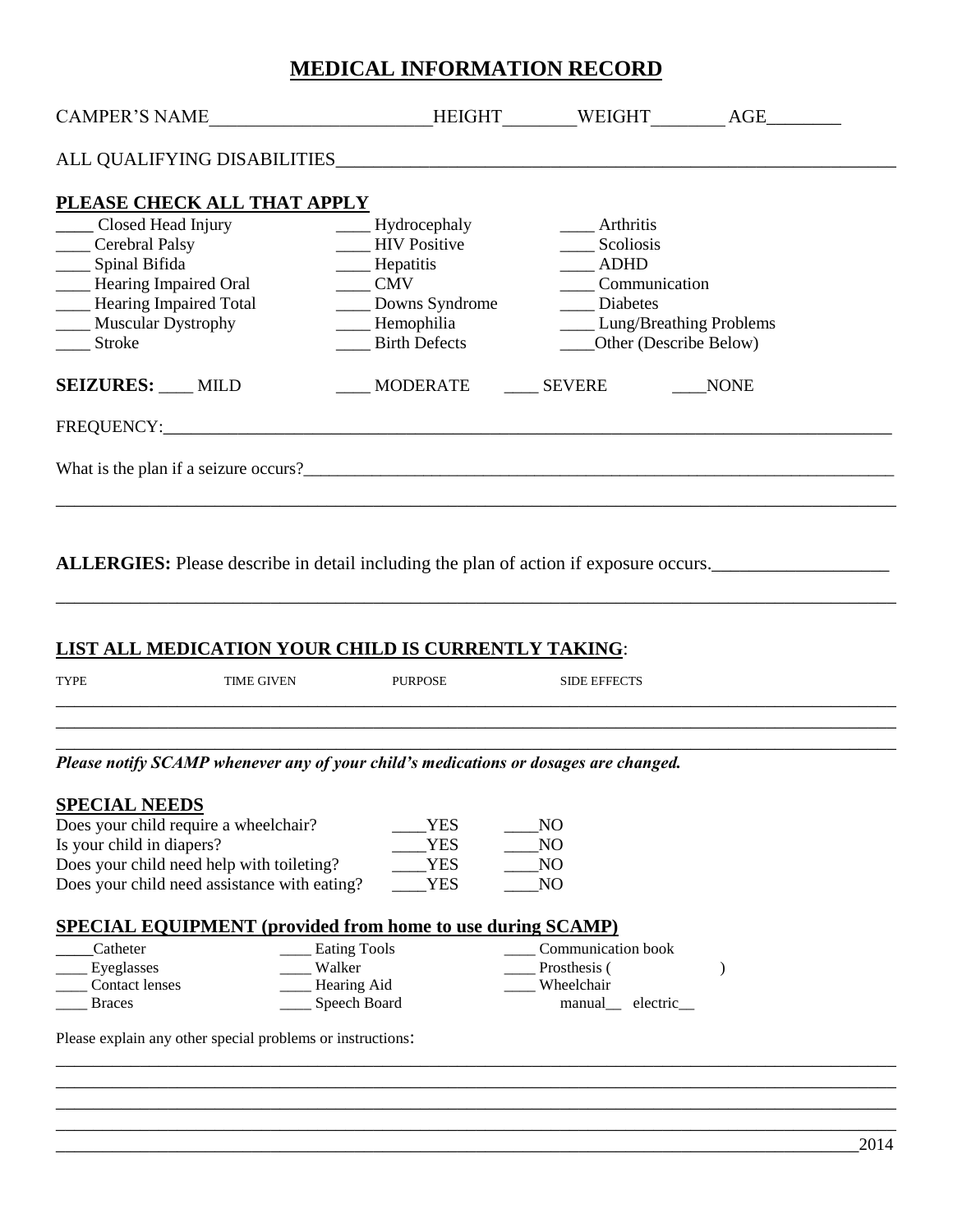# **TUITION PAYMENT RECORD**

Camper's Name: Camper's Name:

The cost of SCAMP is \$975 which includes a \$25 nonrefundable registration fee. Please check a payment plan below.

**Plan A – Full Tuition Payment.** I paid already online or via check.

**Plan B – Tuition Installment Plan.** This includes a \$25 processing fee. A deposit of \$325 must be received with the application packet on…

\$325 is due April 1, or the first date of enrollment (which ever is first) \$325 is due May 1 \$300 is due June 1

## \_\_\_\_\_\_\_\_\_\_\_ **Plan C – Outside Assistance. (MORC, CLS, ARC, PAS, Easter Seals, Child's School District, or other outside agency)**

I understand that it is my responsibility to apply for and receive this subsidy from an outside agency. I am responsibly for any balance that the agency does not pay.

The source I am planning on getting funds from is: \_\_\_\_\_\_\_\_\_\_\_\_\_\_\_\_\_\_\_\_\_\_\_\_\_\_\_\_\_\_

The amount of assistance that I am receiving is:

\_\_\_\_\_\_\_\_\_\_\_\_\_\_\_\_\_\_\_\_\_\_\_\_\_\_\_\_\_\_\_\_\_\_\_\_\_\_\_\_\_\_\_\_\_\_\_\_\_\_\_\_\_\_\_\_\_\_\_\_\_\_\_\_\_\_\_\_\_\_\_\_

The person I contact about this is: \_\_\_\_\_\_\_\_\_\_\_\_\_\_\_\_\_\_\_\_\_\_\_\_\_\_\_\_\_\_\_\_\_\_\_\_\_\_\_\_\_\_\_\_

 **A written letter must be submitted providing an outside agency or school district's commitment to pay for SCAMP prior to June 1 or upon enrollment.**

\_\_\_\_\_\_\_\_\_\_\_ **Plan D – Request Scholarship.** There are a limited amount of scholarships which are granted based on eligibility criteria and a "first come-first serve" basis. A \$25 fee is due with registration. Please contact Chandra Madafferi at [scampfun@bloomfield.org](mailto:scampfun@bloomfield.org) for specific questions.

*Eligibility Requirements:*

- Family Income \$40,000 or less or can demonstrate in writing financial need such as loss of a job, more than one child in SCAMP etc.
- Elks Scholarships: 17 years of age or younger.
- Limited partial scholarships for children 18 years and older who do not qualify for MORC.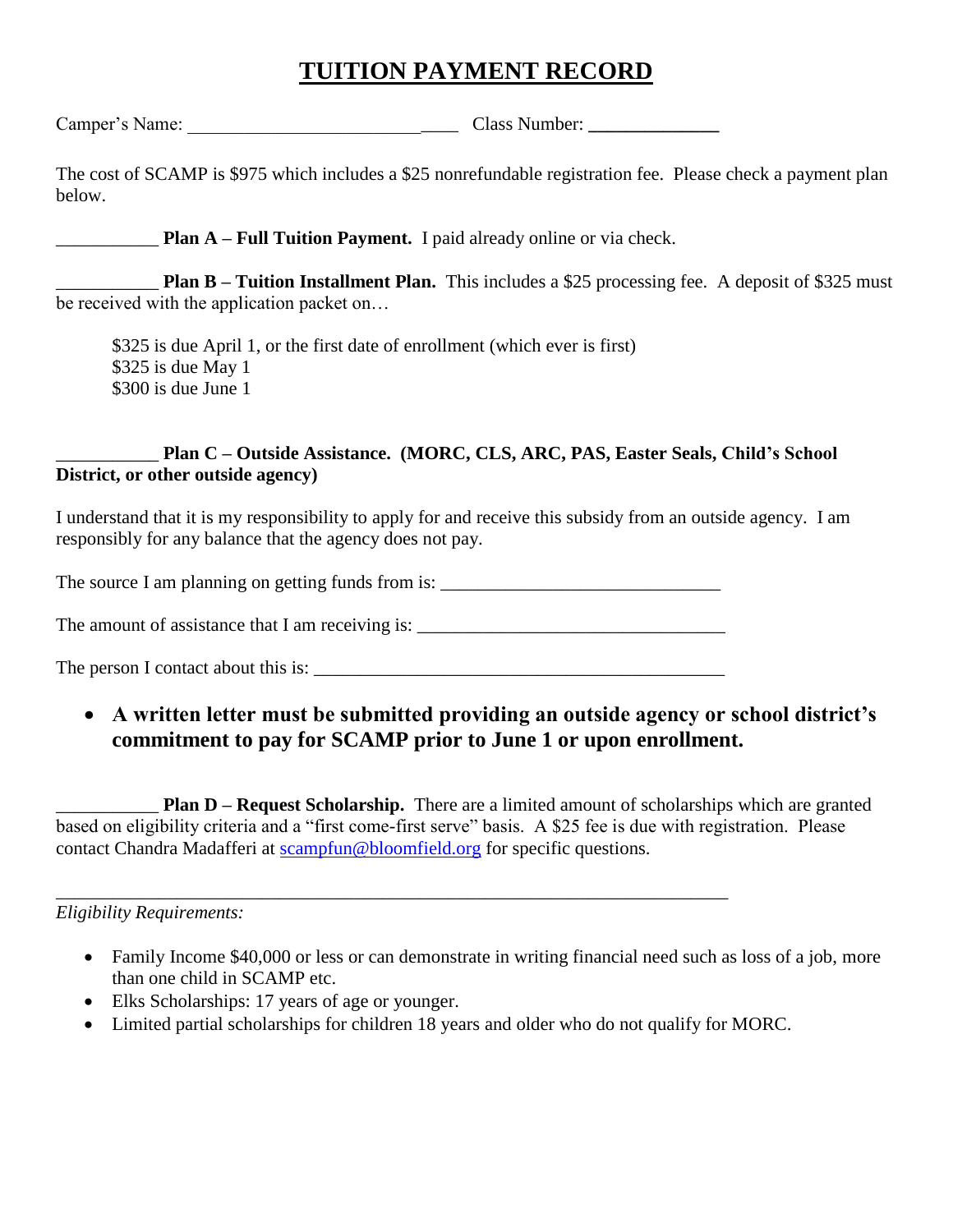# **MEDIA CONSENT RELEASE**



Please carefully review the release statement below. If you agree to your child's name and/or photograph being used by the media in school related feature stories, please complete and sign the release and submit to the SCAMP office.

**Yes**. I, the undersigned parent or legal guardian of: \_\_\_\_\_\_\_\_\_\_\_\_\_\_\_\_\_\_\_\_, do hereby grant permission for the use of this camper's name and/or photograph in conjunction with feature stories prepared by area newspapers, radio stations, television stations, SCAMP website, or community donor groups regarding SCAMP related activities.

In addition, I hereby release the Bloomfield Hills School district, its employees and agents from any and all claims that might arise from or in connection with the publication and use of the said child's name and/or photograph as described above.

Camper's Name:

 $Sigma: \text{Speed:}\_\_$ 

Parent or Legal Guardian

No. I do not want my child photographed. This includes group photos.

Camper's Name:\_\_\_\_\_\_\_\_\_\_\_\_\_\_\_\_\_\_\_\_\_\_\_\_\_\_\_\_\_\_\_\_\_\_\_\_\_\_\_\_\_\_\_\_\_\_\_\_\_\_\_\_\_\_\_\_\_\_

Signed:\_\_\_\_\_\_\_\_\_\_\_\_\_\_\_\_\_\_\_\_\_\_\_\_\_\_\_\_\_\_\_\_\_ Date:\_\_\_\_\_\_\_\_\_\_\_\_\_\_\_\_\_\_\_\_\_\_\_\_\_\_\_\_

Parent or Legal Guardian



Enroll your child online at www.bloomfieldrec.org or by phone at 248-433-0885

\_\_\_\_\_\_Complete all forms and mail them back to SCAMP. Online credit card payments are encouraged. Other payments must be made by a personal check or money order and can be mailed or brought into the Recreation Office. \*There will be a **\$30 fee on any returned checks**.

Give your child's teacher the "Teacher Questionnaire" form to fill out, they can send it back to SCAMP when they complete it.

If you are pursuing alternate funding such as MORC or other personal scholarships including school districts, **you must provide proof of funds before your child will be enrolled.**

\_\_\_\_\_\_ All tuition must be paid prior to June 1 or the first day of enrollment, whichever date is first.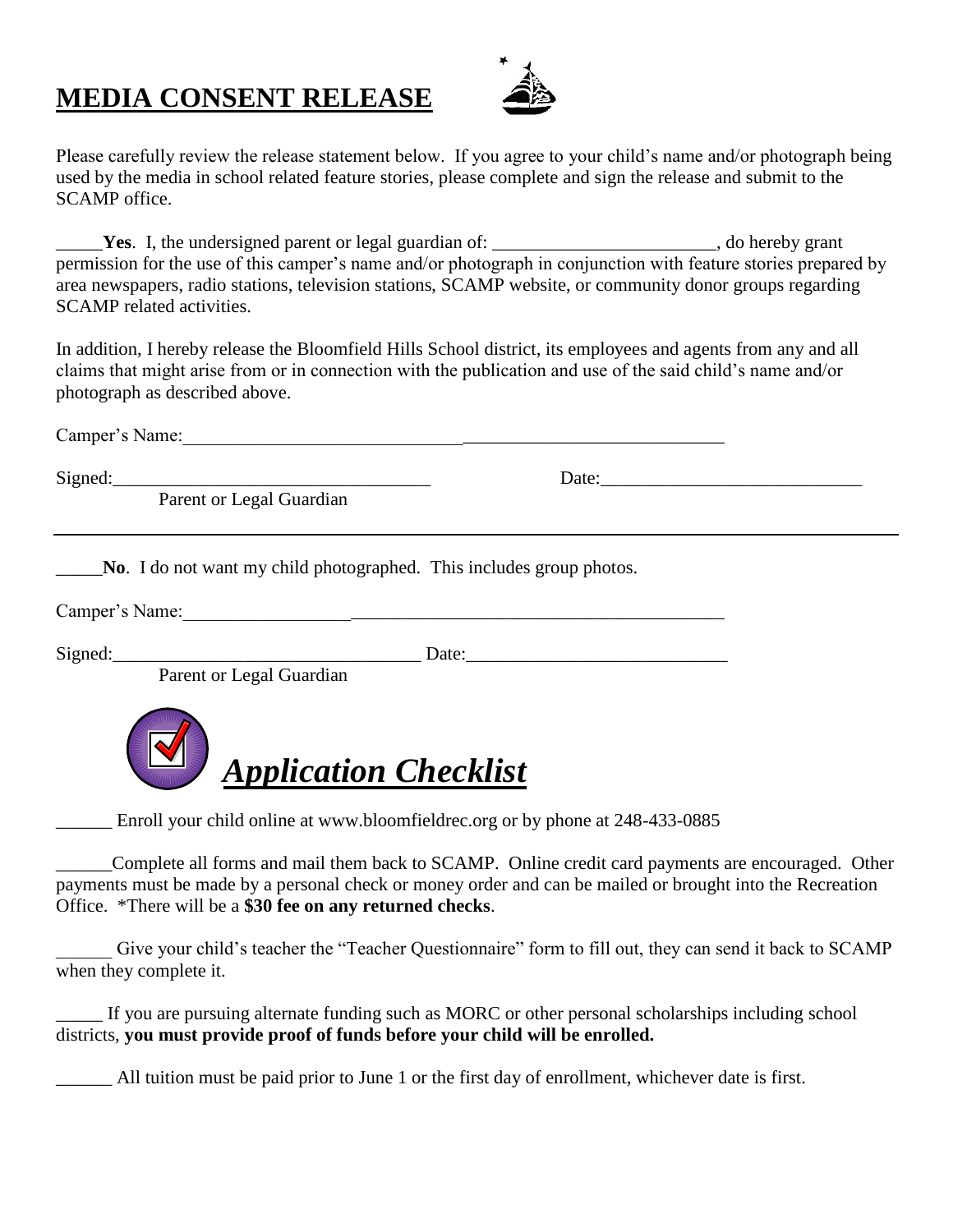| Class Number: |
|---------------|
|---------------|

# **PARENT/PROVIDER QUESTIONNAIRE**

|                                                                                               | Age:                                                                                                                                                                                                                                    |
|-----------------------------------------------------------------------------------------------|-----------------------------------------------------------------------------------------------------------------------------------------------------------------------------------------------------------------------------------------|
| To help us better meet the needs of your child/client, please answer the following questions. |                                                                                                                                                                                                                                         |
|                                                                                               | 1. Describe what kind of a classroom that your child is place in MOST of the day.                                                                                                                                                       |
|                                                                                               | 2. What social or behavioral skills would you like SCAMP to reinforce this summer?__________________                                                                                                                                    |
|                                                                                               |                                                                                                                                                                                                                                         |
|                                                                                               | 4. If a behavior problem were to occur, what techniques or strategies are the most successful when working                                                                                                                              |
|                                                                                               |                                                                                                                                                                                                                                         |
|                                                                                               |                                                                                                                                                                                                                                         |
|                                                                                               | 7. Is there anything else that you would like me to know about your child/client in order that they may have a<br><u> 1989 - Johann Stoff, deutscher Stoffen und der Stoffen und der Stoffen und der Stoffen und der Stoffen und de</u> |

*► Please return this form with the SCAMP enrollment packet.*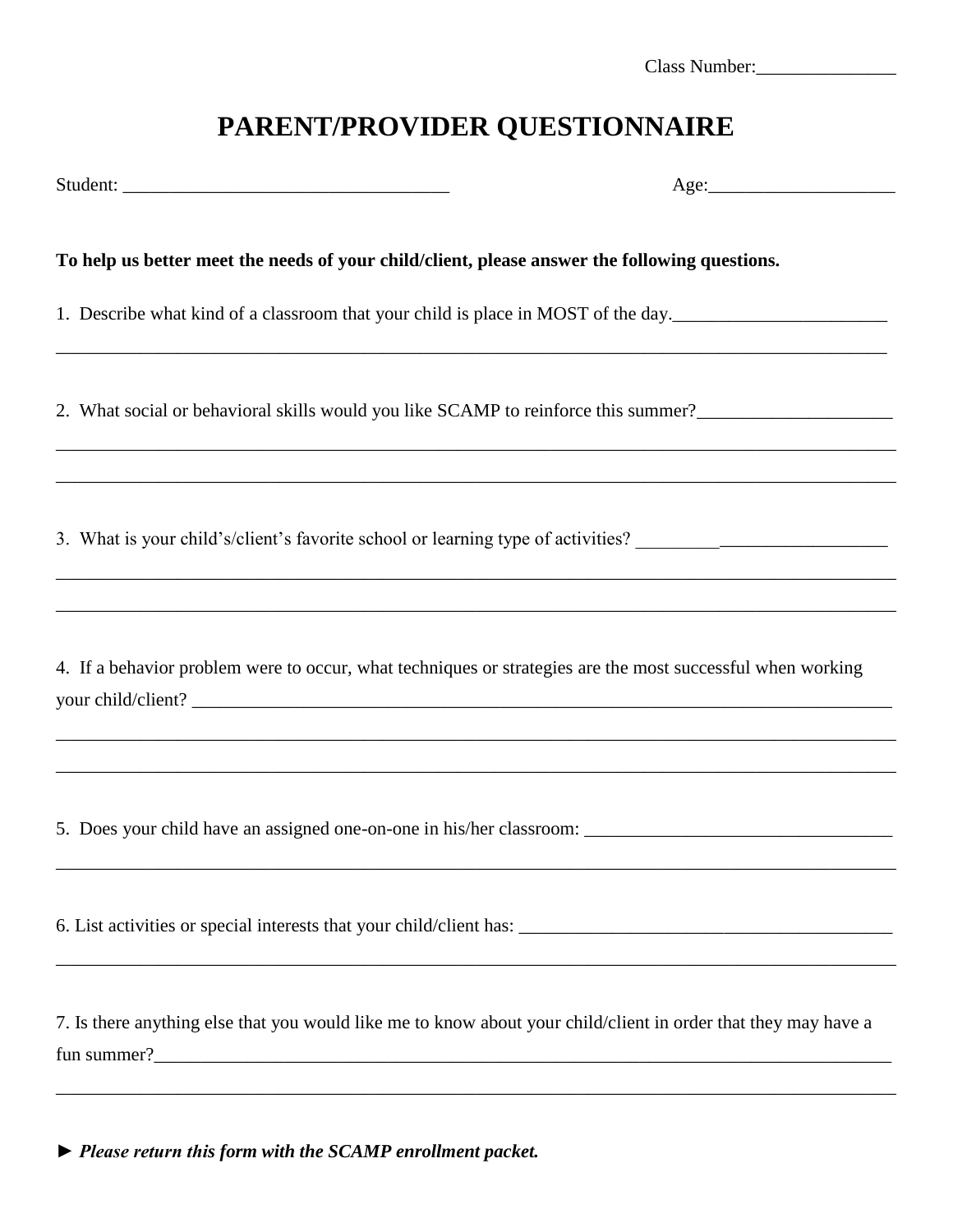SCAMP Teacher Questionnaire *Page 1 of 2*

| г |  |  |
|---|--|--|
|   |  |  |

|                                                                                                                                                                                                                                                                                                                                                                                                                                                                            | Age: |          |  |
|----------------------------------------------------------------------------------------------------------------------------------------------------------------------------------------------------------------------------------------------------------------------------------------------------------------------------------------------------------------------------------------------------------------------------------------------------------------------------|------|----------|--|
| This student has applied to the Bloomfield SCAMP program for this upcoming summer. In order to determine<br>if SCAMP is right for the applicant and to best meet the needs of the camper, we gather information from both<br>the child's parents and their teacher. We greatly value any honest teacher input that can be provided to us to<br>help make the summer beneficial can enjoyable. When completed please mail this form directly to the<br><b>SCAMP</b> office. |      |          |  |
|                                                                                                                                                                                                                                                                                                                                                                                                                                                                            |      |          |  |
|                                                                                                                                                                                                                                                                                                                                                                                                                                                                            |      |          |  |
| <b>Street Address</b>                                                                                                                                                                                                                                                                                                                                                                                                                                                      | City | Zip Code |  |
|                                                                                                                                                                                                                                                                                                                                                                                                                                                                            |      |          |  |
|                                                                                                                                                                                                                                                                                                                                                                                                                                                                            |      |          |  |
| If not assigned a specific one on one does the student require a significant amount of one on one attention                                                                                                                                                                                                                                                                                                                                                                |      |          |  |
| If so, please list the most difficult activities for the student, i.e. lunch, transitions, gym, reading, etc.                                                                                                                                                                                                                                                                                                                                                              |      |          |  |
|                                                                                                                                                                                                                                                                                                                                                                                                                                                                            |      |          |  |

## **BEHAVIOR:**

To attend SCAMP a child may not be a danger to themselves or others. SCAMP welcomes one-on-ones from outside sources, however does not provide them.

Please check all that apply:

| Hits or kicks oneself or others | Runs away from group |
|---------------------------------|----------------------|
| Uses inappropriate language     | Oppositional defiant |
| Other: Please explain:          |                      |